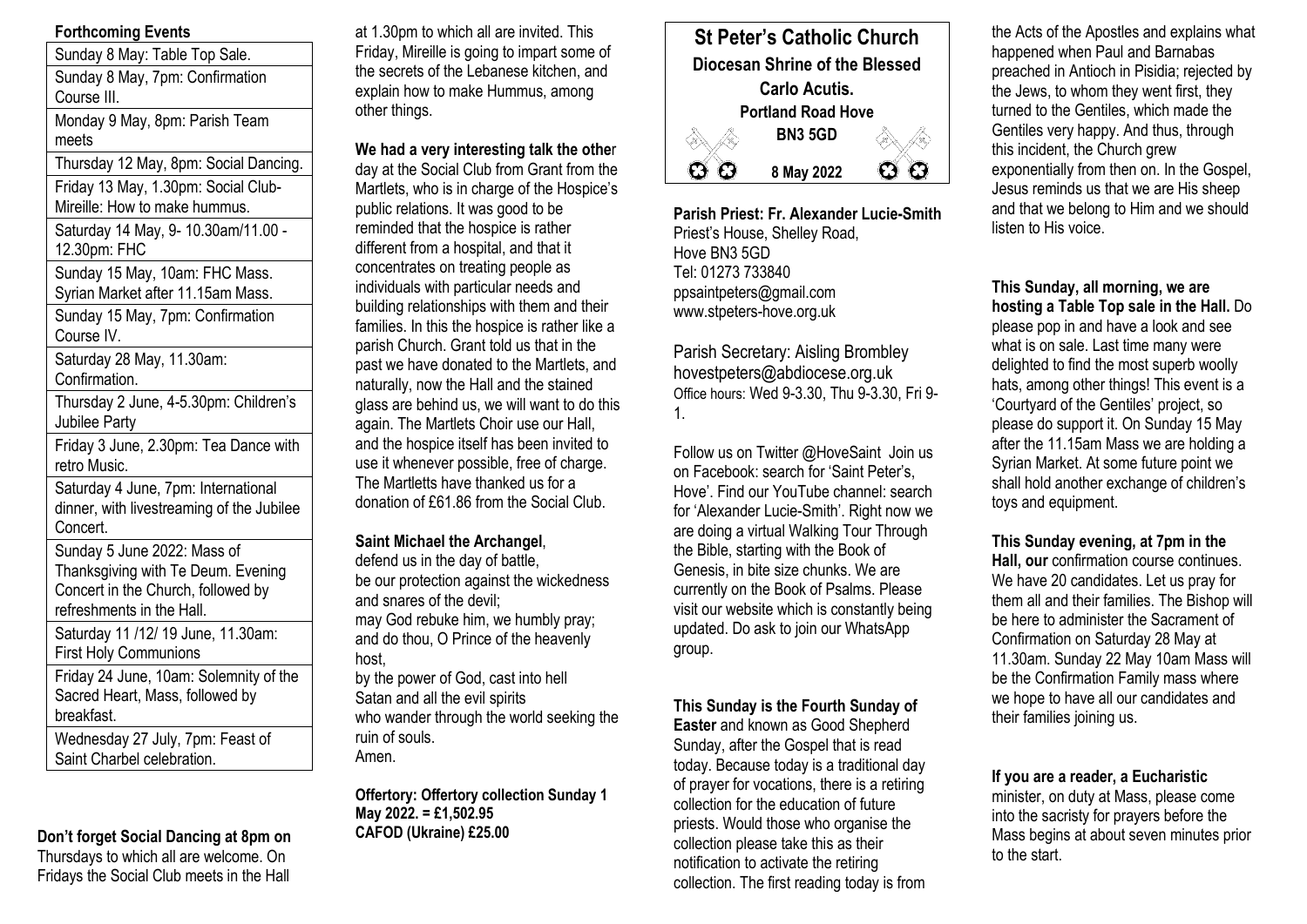## **Mass intentions**

| Saturday 7 May, 6pm: Holy Souls                        |
|--------------------------------------------------------|
| Sunday 8 May, 8.30am: Maureen O'Neill<br>RIP           |
| Sunday 8 May, 10am: For all parishioners               |
| Sunday 8 May, 11.15am: Eira & John<br>Crichton RIP     |
| Monday 9 May, 10am: GE Fr Teum Berhe                   |
| Tuesday 10 May, 10am: Giuliana Sussex<br>RIP           |
| Wednesday 11 May, 10am: Jim McFarlane<br>RIP (1 anniv) |
| Thursday 12 May: No Mass                               |
| Friday 13 May, 10am: Amy Fitzgerald RIP                |
| Saturday 14 May, 9am: Angela<br>Dangerfield RIP        |
| Saturday 14 May, 6pm: Margaret<br>Callaghan RIP        |
| Sunday 15 May, 8.30am: Giuliana Sussex<br>RIP          |

Sunday 15 May, 10am: For all parishioners

Sunday 15 May, 11.15am: GE TFR Lucie-Smith

## **Liturgical notes**

We are now in the season of Easter, the fifty days of rejoicing that follow the Sunday of the Resurrection Tuesday is the feast of Saint John of Avila, priest and doctor of the Church. Friday is the feast of Our Lady of Fatima. Saturday is the feast of Saint Matthias, apostle.

The Solemnity of the Most Sacred Heart of Jesus is celebrated on Friday 24 June, and as this is an important feast, and meat is allowed, it seems a good idea to have a Power Breakfast at our favourite café that day. This was very much appreciated last

time we did it, so please note the date. All are invited.

**Many thanks to all who played significant** roles in our Easter celebrations, to sacristans, to readers, servers, those organising the collection, welcomers, those who sang in our choirs, the Church cleaners, and our florist Mireille, and the maker of the paschal fire (Peter Fishenden), and to Sarah Hall, who decorated the Paschal Candle and who wants to remain anonymous. Many thanks too to all who were present for these celebrations of the most important week of the Christian year. It was very nice to see a good turn out at all Masses, with people standing at the back on Easter Sunday. Many thanks to those who sold cakes and made so much for the Ukraine emergency appeal, and many thanks for the Easter offering to your priest.

**With Easter behind us, we look forward to** the next big thing, the national celebrations around the Queen's Platinum Jubilee, the first in British history. We have lots planned. On Thursday 2 June, from 4- 5.30pm, we have our Children's Jubilee Party. On Friday 3 June, at 2.30pm, we have our Tea Dance with retro Music. On Saturday 4 June, at 7pm, we have our international dinner, with livestreaming of the Jubilee Concert. On Sunday 5 June, the 11.15am Mass will be one of Thanksgiving with Te Deum. That evening there will be a concert in the Church, followed by refreshments in the Hall. Tickets will be printed for all of these events, so we can check numbers. More details will follow.

**We have heard the sad the news of Padraig Grealish** who died at Harmony House Nursing Home on 27 April 2022 aged 83 years. Funeral will take place here on Friday 20th May at St Peter's Church at 11.00am. Please remember his

wife Agnes and his family in your prayers. This will replace the 10am mass on that day.

**Please pray for John Conneely**, father of Matt Conneely who died last December. His funeral Mass and Commendation of Ashes will take place here at St Peter's on Monday 16 May at 11.00am. This will replace the 10am mass on that day.

# **Do please visit our shop/Repository.**

**ALL** payments for items can be paid via the money slot in the Repository wall or via our Dona machine. If you pay by card using the Dona machine just select Repository so our Accounts department can determine what the payment is for. It is an honesty shop and as such we are happy for people to take items and pay for them later when they have the cash.

## **We have advertised the post of a First**

Holy Communion Co-Ordinator and we have had no interest expressed by anyone. This must be taken as a sign of Divine Providence, to which we must give a thoughtful response. It is clear that children must be instructed for their first Holy Communion and that we must have a new way of doing this, as the former way is now no longer practical. Fr Alexander is more than willing to instruct children in small groups with the support of their parents, but this will necessarily mean several small groups throughout the year, and an end to a single large group making their First Holy Communion at a 'special'

Mass in the early summer. More on this will follow, and if you have any constructive comment to make, do please advance it. The following thoughts occur:

- Doing several shorter and more intense courses for smaller numbers may be more effective in building relations with children and families and between children and families.
- This may be a good opportunity to focus on what First Holy Communion is about, and what is not of core importance, things like clothes, flowers and parties. (This has long been a concern of the Irish bishops, one notes.)
- It is essential to have a catechesis based on what Holy Communion is, namely, the Body, Blood, Soul and Divinity of Jesus the Lord; and what the Mass is, namely, the sacrifice of Calvary offered by Jesus for all the living and the dead, for the redemption of souls. These profound truths can be communicated in a way that young children can understand.

### **Please note that Mass on Saturday 14** May will be at 9am not 10am to accommodate the First Holy Communion Group.

**Wednesday 18 May** is the 31 anniversary of the baptism of the Blessed Carlo Acutis. The 10am Mass on that day will be a Votice Mass of the Blessed Carlo, as we, being his diocesan shrine, are allowed to do. This will be a particular day to as graces and favours through his intercession. The relic can be venerated as well.